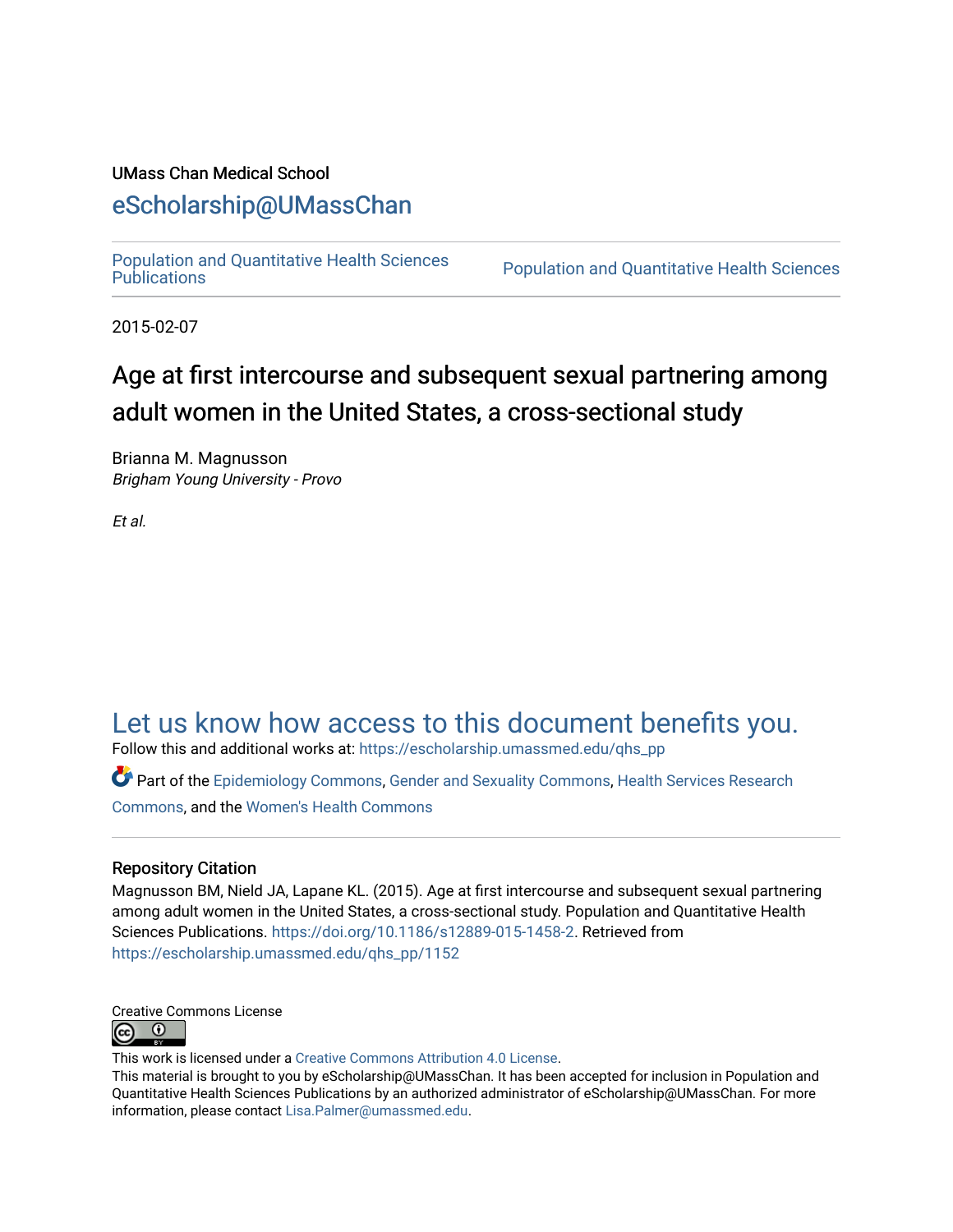# **RESEARCH ARTICLE Example 2014 12:30 The SEAR CHIPS 2014 12:30 The Open Access**



# Age at first intercourse and subsequent sexual partnering among adult women in the United States, a cross-sectional study

Brianna M Magnusson<sup>1\*</sup>, Jennifer A Nield<sup>2</sup> and Kate L Lapane<sup>3</sup>

# Abstract

Background: Concurrency and serial monogamy may increase risk for STIs when gaps fall within the infectious period. This study examined the association between early sexual debut and concurrent or serial sexual partnering among heterosexual adult women.

Methods: We identified 6,791 heterosexually active women, ages 21-44, from the 2006-2010 National Survey of Family Growth, a multi-stage probability sample of women in the United States. Self-reported age at first intercourse was categorized as <15, 15–17 and ≥18 years (referent). Sexual partnering was defined as concurrency (within the same month), serial monogamy with either a 1–3 month, or ≥4 month gap between partners, or monogamy (referent) in the year prior to interview. Polytomous logistic models provided adjusted odds ratios (aOR) and 95% confidence intervals (CI).

Results: Concurrent partnerships in the year prior to interview were reported by 5.2% of women. Serial monogamy with a 1–3 month gap was reported by 2.5% of women. Compared with women whose sexual debut was ≥18 years, those <15 years at sexual initiation had 3.7 times the odds of reporting concurrent partnerships (aOR: 3.72; 95% CI: 2.46-5.62). Women <15 years of age at sexual debut had twice the odds of serial monogamy with gap lengths of 1–3 months between partners (aOR<sub>1–3 months</sub>: 2.13; 95% CI 1.15-3.94) as compared to women ≥18 years at sexual debut.

Conclusions: Sexual debut at <15 years is associated with both concurrency and serial monogamy with 1–3 month gaps between partners in U.S. women aged 21–44.

Keywords: Early sexual debut, Concurrency, Serial monogamy, Sexual partnering

# Background

The mean age of sexual debut among American females is approximately 17 years [[1\]](#page-8-0). Among females 15–24 years at interview, 15% had their first heterosexual vaginal intercourse before their 15th birthday, increasing with each year to 54% experiencing first intercourse by age 18 [\[2](#page-8-0)]. Adolescent girls who have their first intercourse at earlier ages are at risk for a variety of negative sexual health outcomes, including higher rates of sexually transmitted infections (STIs), [\[3](#page-8-0)-[7\]](#page-8-0) adolescent pregnancy, [[4](#page-8-0)] increased number of sexual partners, [\[4,6](#page-8-0)]

<sup>1</sup>Department of Health Science, College of Life Sciences, Brigham Young University, 229-B Richards Building, Provo, UT 84602, USA

and experience of intimate partner violence (IPV) [\[8](#page-8-0)]. This group engages in more sexual and general health risk behaviors (e.g. drug and alcohol use) than their peers for the duration of adolescence [[6,9,10\]](#page-8-0). Early age at sexual debut has been correlated with increased STI risk, having risky sexual partners, having sex under the influence of alcohol or drugs, [[11](#page-8-0)] and persistent experience with IPV in adulthood [[8\]](#page-8-0). Previously, we have shown that among adult sexually active fertile women, those <15 years of age at sexual debut are less likely to regularly use contraceptives [\[12](#page-8-0)] and have a higher risk of experiencing multiple unintended pregnancies relative to those whose age at sexual debut was 18 years of age \* Correspondence: [brianna\\_magnusson@byu.edu](mailto:brianna_magnusson@byu.edu)<br><sup>1</sup>Department of Health Science College of Life Sciences Brigham Young **or older** [[13\]](#page-8-0). The association between age at sexual



© 2015 Magnusson et al.; licensee BioMed Central. This is an Open Access article distributed under the terms of the Creative Commons Attribution License [\(http://creativecommons.org/licenses/by/4.0\)](http://creativecommons.org/licenses/by/4.0), which permits unrestricted use, distribution, and reproduction in any medium, provided the original work is properly credited. The Creative Commons Public Domain Dedication waiver [\(http://creativecommons.org/publicdomain/zero/1.0/](http://creativecommons.org/publicdomain/zero/1.0/)) applies to the data made available in this article, unless otherwise stated.

Full list of author information is available at the end of the article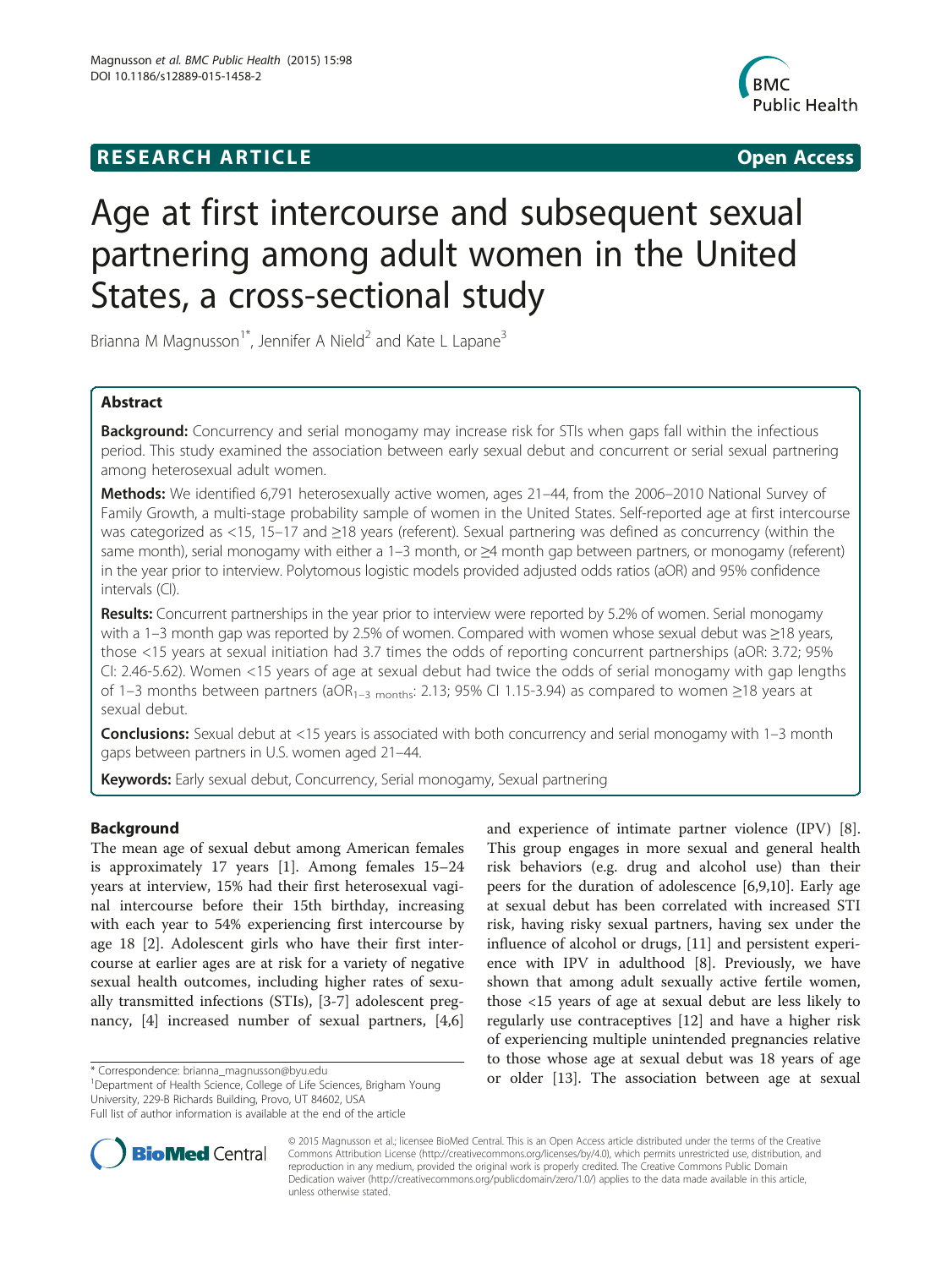initiation and sexual partnering in adulthood has not been explored in women living in the U.S.

Concurrent sexual partnerships, which are sexual relationships with temporal overlap, may accelerate the spread of STIs [\[14,15](#page-8-0)]. Similarly, serially monogamous relationships may also increase the risk of STIs [\[16](#page-8-0)]. If a person engages in a series of sexual relationships with short gaps in-between, they can still infect a second partner with certain STIs if the period of infectivity has not ended [[16\]](#page-8-0). Thus, those in serially monogamous partnerships with short gaps may be behaviorally monogamous and biologically concurrent [\[15](#page-8-0)]. Few studies have identified correlates of heterosexual partnering in adulthood. African American adults, young adults, and individuals with early age at sexual debut have been previously shown to have higher rates of concurrent sexual partnerships [\[17-19\]](#page-8-0). Similarly, African American women, and those with low education and low income levels have a higher prevalence of serially monogamous relationships [\[16\]](#page-8-0). A 2012 qualitative study of African American women in Philadelphia identified that living in social environments where concurrency is common, where there is a high prevalence of never married women, high rates of incarceration resulting in partnership disruption and women's economic dependence on others as factors contributing to concurrency [\[20\]](#page-8-0). Among young adults, relationship instability and social acceptance of sex with non-committed partners may contribute to the higher prevalence of concurrency [[6,21](#page-8-0)].

Using a nationally representative sample, we sought to assess whether there was an association between timing of first heterosexual intercourse and subsequent sexual partnering in adulthood and to quantify any such relationship. We extended previous research by viewing sexual partnering with a four-level variable: concurrent sexual partnering, serial monogamy with a gap between partners of 1–3 months, serial monogamy with a gap between partners of ≥4 months and monogamous relationships in the year preceding the interview. Examining the association with serial monogamy is important as those in these relationships may still be at increased risk of STI transmission, if the gap between partners is sufficiently small [\[15,16\]](#page-8-0). We hypothesized that age at sexual debut would be associated with concurrent sexual partnerships and, to a lesser degree, serial monogamy.

# Methods

## Sample

We analyzed publicly available data from the 2006–2010 continuous National Survey of Family Growth (NSFG). The National Center for Health Statistics of the Centers for Disease Control and Prevention collects data on reproductive and family health among a multi-stage, probability sample of the non-institutionalized, civilian United States

population of men and women aged 15–44 years. Adolescents as well as racial and ethnic minorities were oversampled to ensure adequate representation. The sampling methodology for the NSFG has been described in detail elsewhere [\[22](#page-8-0)]. During the years 2006–2010, the NSFG interviewed a cross-sectional sample of 12,279 women aged 15–44 years living in US households [[22](#page-8-0)]. Trained interviewers conducted in-person interviews in respondents' homes with Computer Assisted Personal Interview (CAPI) technology and Audio Computer Assisted Self-Interviewing (ACASI) for particularly sensitive questions about sexual behaviors. The ACASI part of the interview asked respondents how many male and female partners they had (over their lifetime and in the prior 12 months). The institutional review board at Brigham Young University approved this study as exempt.

### **Eligibility**

We identified 6,791 eligible respondents; women who were at least 21 years of age at the time of interview, reported their first sexual intercourse to be voluntary, selfidentified as heterosexual and reported having vaginal intercourse with at least one opposite sex partner in the year prior to interview. Male and female samples of the NSFG are collected as separate samples with many differences in the nature and language of the questions asked; for this reason we limited this analysis to women. We considered respondents 21 years of age or older as adults which is consistent with the National Institutes of Health definition [[23\]](#page-8-0). Figure [1](#page-3-0) illustrates sample exclusions.

## Operational definition of timing of sexual debut

Women were asked, "at any time in your life, have you ever had sexual intercourse with a man, that is, made love, had sex, or gone all the way?" Women were specifically instructed not to count oral or anal sex, heavy petting or other forms of sexual activity that did not involve vaginal penetration. Women answering yes to this question were then asked for the month and year of this first intercourse and her age at the time of first intercourse. To permit comparison to previous literature, [\[12,24,25](#page-8-0)] age at first sexual intercourse was categorized as <15 years, 15–17 years and ≥18 years.

## Operational definition of sexual partnerships

Respondents were classified according their self-reported sexual partnerships in the 12 months before the interview: monogamy (referent group); serial monogamy with gap length 1–3 months; serial monogamy with gap length ≥4 months; and concurrency (within the same month). The CAPI survey asked each respondent the number of partners they had had vaginal sex with in the previous 12 months, as well as over their lifetime.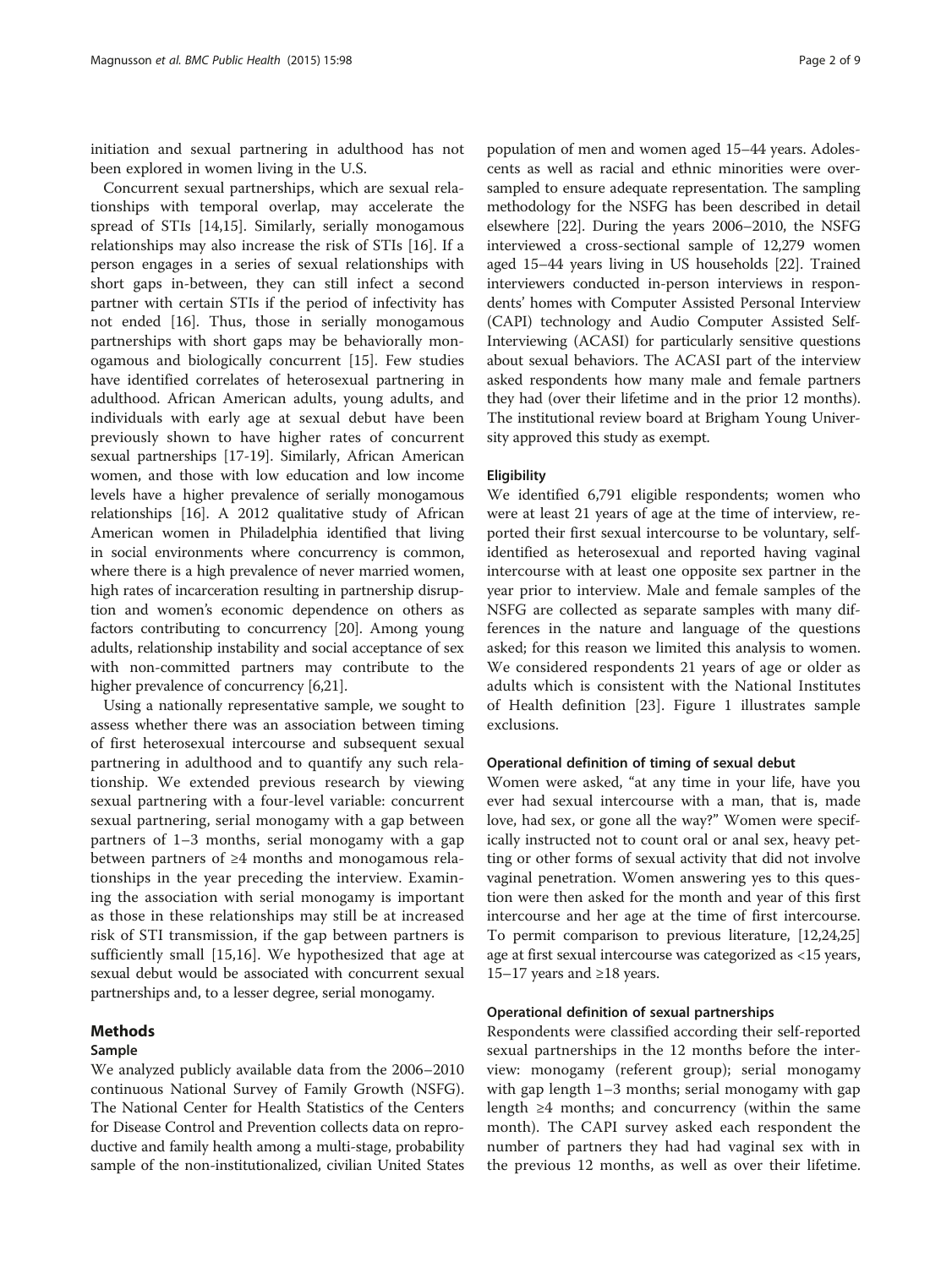<span id="page-3-0"></span>

Women were asked to report the date, in month and year, of first and last sexual intercourse with their most recent opposite-sex partners in the past year, and for any partners not identified as currently married to or cohabitating with the respondent, whether or not the partner was a current partner. Respondents reported the month and year of the first and last sexual intercourse for up to three sexual partners within the year before the interview. Monogamy was defined as reporting only one sex partner for at least some of the previous 12 months. Serial monogamy was defined as reporting two or more sex partners over the past 12 months but with no overlap of first/last sex dates of any other partners. Gap length was defined as the minimum length of time between 2 non-overlapping partners and dichotomized as 1–3 months and ≥4 months. We selected 1–3 months to coincide with a period of time most relevant for transmission of STIs [\[15,16\]](#page-8-0). Concurrency was defined as reporting 2 or more partners in the past 12 months with an overlap of any partner's first sex date and the previous partner's last sex date.

## Potential confounders

A literature review identified sociodemographic variables, sexual history variables, and childhood characteristics associated with age at first intercourse and/or sexual partnering to be considered as potential confounders. We examined self-reported race [\[26-28\]](#page-8-0) (white, non-Hispanic, black, non-Hispanic, Hispanic, or other, non-Hispanic), age at interview [\[26\]](#page-8-0) (21–24 years, 25–29 years, 30–34 years, 35–39 years, or 40–44 years), respondent's education attainment [[26](#page-8-0)] (less than high school, high school graduate, or at least some college), current household income as a percentage of the federal poverty level [\[26](#page-8-0)] (FPL) (<100% FPL, 100-199% FPL, ≥200% FPL), and

marital status [\[26](#page-8-0)] (never married, currently married or cohabitating, or formerly married). Because childhood and family factors, including socioeconomic status during childhood [\[29,30](#page-8-0)], are associated with earlier sexual intercourse [[25,31\]](#page-8-0) and more risky sexual practices including increased number of lifetime sex partners, [[25,30](#page-8-0)] we considered these variables as potential confounders. Socioeconomic status during childhood was captured by self-reported highest level of parental education for both mother and father [\[27](#page-8-0)] (less than high school, high school graduate, or at least some college). For paternal education only, "no father figure" was retained as a valid category. Absence of a father in the home has meaning as a proxy for childhood socioeconomic status [\[32](#page-8-0)].

Condom use in the past year among respondents to the NSFG was measured using the question," Thinking back over the past 12 months, would you say you have used a condom with your partner for sexual intercourse every time, most of the time, about half of the time, some of the time or none of the time". This variable was used to estimate condom non-use among women in concurrent and serially monogamous relationships.

#### Analysis

To account for the complex sampling design and weighting of the NSFG, [\[33\]](#page-8-0) SUDAAN (ver. 11, Research Triangle Institute, NC, USA) was used. We described the sociodemographic variables across the four-level sexual partnering outcome variable: concurrent partnerships, serial monogamy with a 1–3 month gap, serial monogamy with ≥4 month gap, and monogamous (referent). Chi-square was used to test for a difference in proportions. To estimate the association between timing of sexual debut and sexual partnering in adulthood while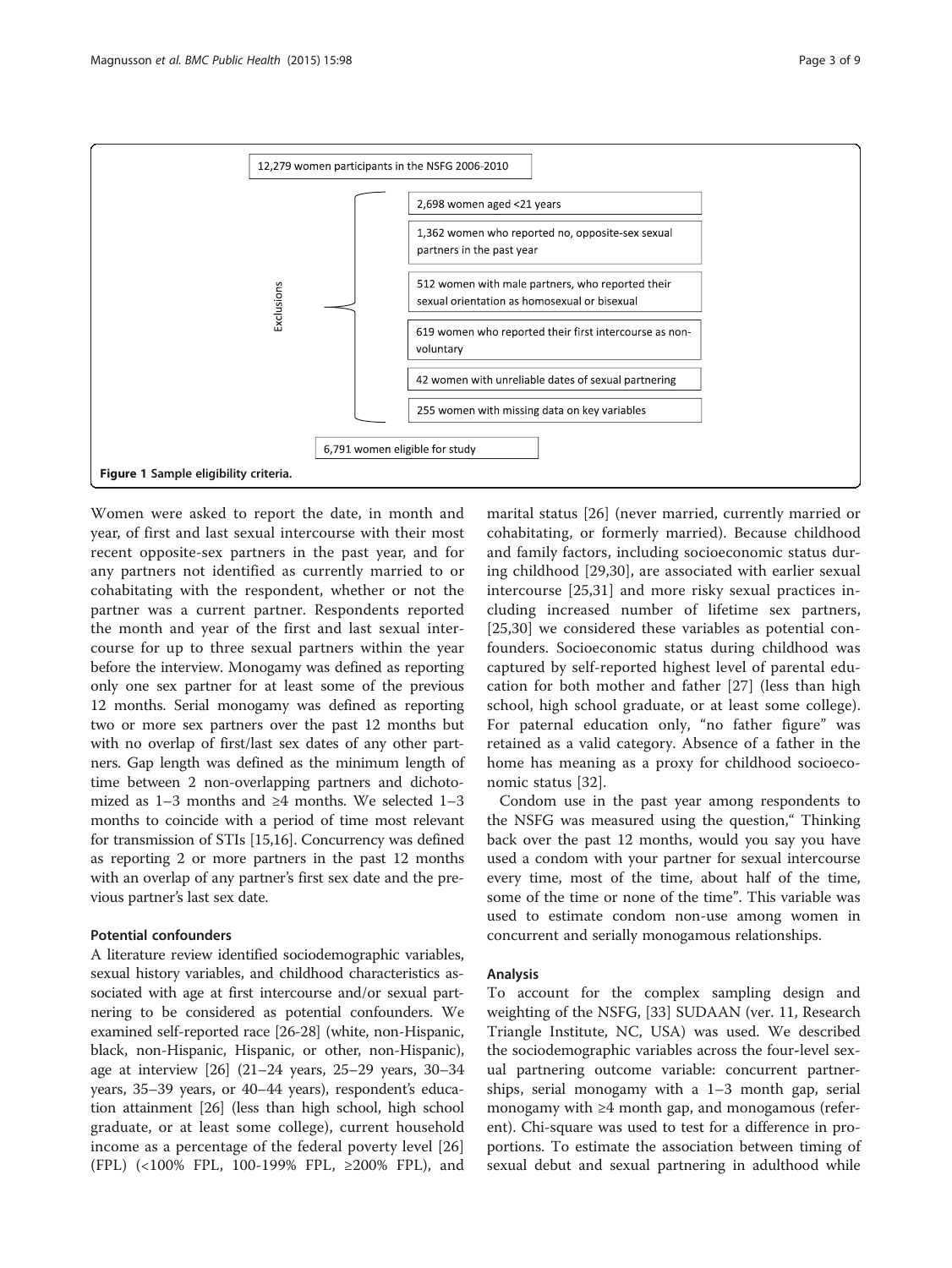simultaneously adjusting for confounders, we conducted polytomous logistic regression. First, a crude model was developed. Then we considered sociodemographic variables and childhood factors as potential confounders using an iterative approach to understand which variables confounded the association between timing of sexual debut and sexual partnering. Although we considered variables that altered the odds ratio for sexual partnering by more than 10% as material confounders, we included all potential confounders in the final models when no loss of precision was realized to reduce the likelihood for residual confounding. We derived odds ratios (OR) and adjusted OR (aOR) and 95% confidence intervals (CI) from these models.

### Results

Concurrent partnerships in the year prior to interview were reported by  $5.2\%$  (n = 478) of women. Serial monogamy was reported by a total of  $4\%$  of women (n = 363), 2.5% with gaps between partners 1–3 months and 1.5% with gaps ≥4 months. Of women reporting serial monogamy, 25.9% reported one month gap between partners, 20.2% reported two months, 16.9% reported 3 months, 19.9% reported 4–5 months and the 17.1% reported ≥ 6 months between partners.

The mean age at first intercourse for women was 17.6 years ( $SE = 0.09$ ). Women reporting concurrent partnerships in the last year had the youngest mean age at first intercourse  $(16.0 \text{ year}; \text{ SE} = 0.19)$  compared to serially monogamous women with 1–3 month gap (mean: 16.9 years;  $SE = 0.34$ ), serially monogamous women with  $\geq 4$  months gap (mean: 17.1 years; SE 0.25) and monogamous women (mean:  $17.7$  years;  $SE = 0.09$ ). Figure 2 shows the percentage of women with younger, average, and older age at first intercourse by sexual partnering status; 25% of women in concurrent partnerships were <15 years of age at first sex, compared to 21% of serially monogamous women with 1–3 month gaps, 9.1% of serially monogamous women with ≥4 month gaps



and 11% of monogamous women. The median number of lifetime partners was 4 (Interquartile Range (IQR): 1–7). Concurrent women had the highest median number of lifetime partners (Median = 10;  $IQR = 6-20$ ) followed by serially monogamous with  $1-3$  month gaps (Median = 7; IQR = 5–14), serially monogamous women with  $\geq 4$  month gaps (Median = 7;  $IQR = 4-11$ ) and finally monogamous women (Median: 3; IQR: 1–6). Nearly a quarter of women in each sexual partnering group (23% concurrent; 25% gap of 1–3 months between partners, 25% gap  $\geq$  4 months between partners) reported never using a condom in the prior year.

The sociodemographic characteristics by sexual partnership status in the year preceding the interview are given in Table [1.](#page-5-0) The overall characteristics of women engaging in concurrent partnerships differed little from serially monogamous women with gaps 1–3 months whereas women with gaps ≥4 months were more similar to monogamous women. Among women with gaps of 1–3 months, 39% were 21–24 years old at interview compared to 30% of women reporting concurrency, 25% of women with ≥4 month gaps and 14% of monogamous women.

Monogamous women differed from concurrent and serially monogamous women on several important variables. The prevalence of concurrency and serial monogamy (for both gap lengths) decreased with increasing age at interview while the prevalence of monogamy increased slightly with increasing age. The proportion of monogamous women in married or cohabitating partnerships (77.8%) was greater than in the other three partnership groups (17.5% concurrent; 11.2% 1–3 month gap; 15.4% ≥4 month gap). A larger percentage of monogamous partners also reported higher income (61%, ≥200% FPL vs. roughly 50% in each of the other partnership groups) and fathers with less than a high school education (23.2% monogamous; vs. 16.9% concurrent; 15.0% serial with 1–3 month gap; 8% serial with ≥4 month gap). More women in concurrent (27%) and serially monogamous (20% 1–3 month gap; 29.6% ≥4 month gap) relationships self-identified as black, non-Hispanic race as compared to monogamous relationships (12.4%).

Table [2](#page-6-0) displays the crude and adjusted odds ratios for age at first intercourse and sexual partnership style in adulthood. The logistic regression model is adjusted for maternal education, paternal education, marital status, race, age, education level, and income. The odds of concurrent partnership for those aged <15 years at first sex were 3.7 (95% CI: 2.46-5.62) times that of women 18 or older at first sex. The association between being <15 years at first sex and serial monogamy was limited to those with gaps of 1–3 months between partners. Specifically, those who experienced sexual debut before age 15 had 2.1 (95% CI: 1.15-3.94) times the odds of reporting serial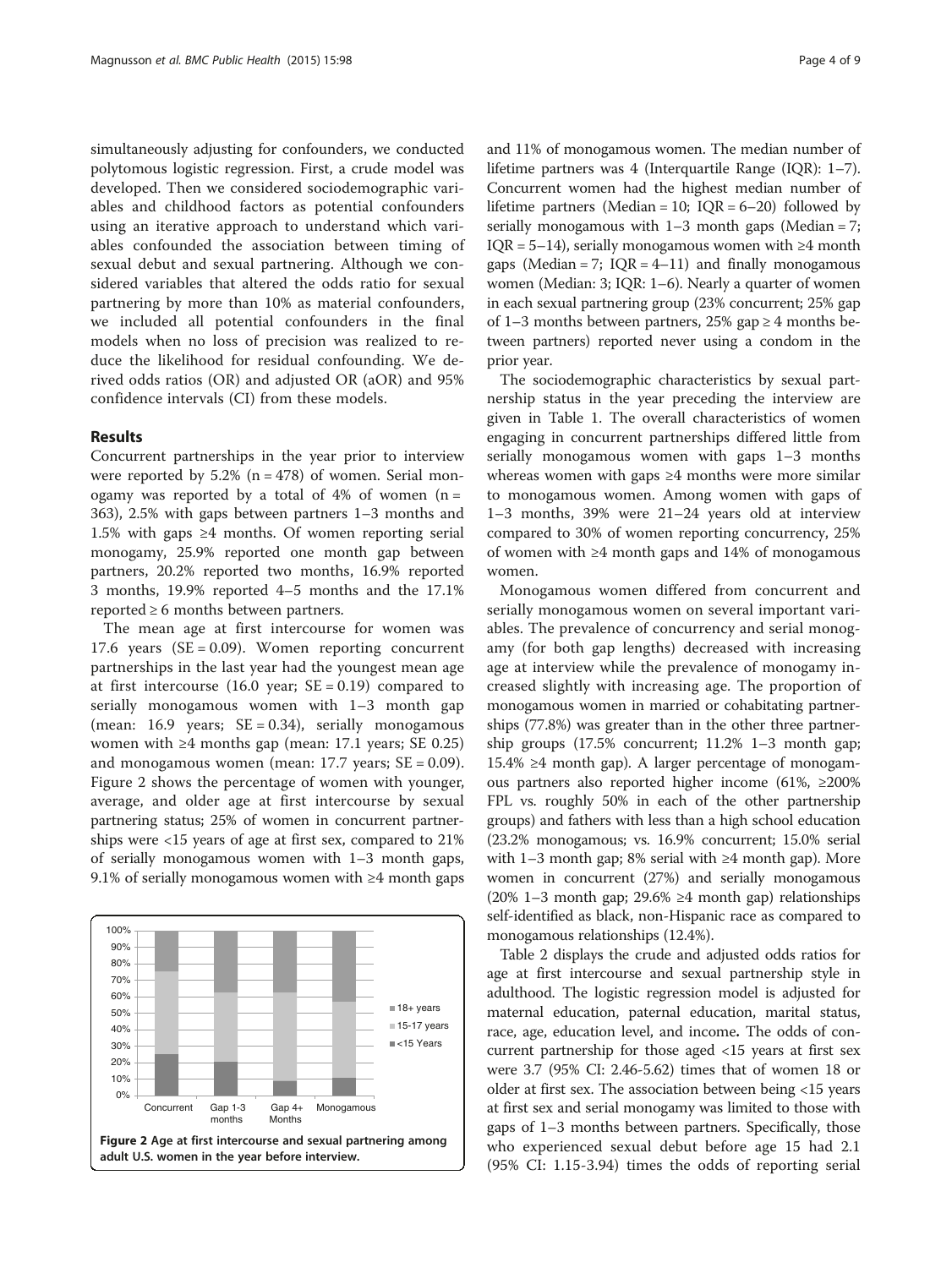|                                    | Concurrent                                      | Serially monogamous partnerships  |                                  | Monogamous                                                                                         |         |
|------------------------------------|-------------------------------------------------|-----------------------------------|----------------------------------|----------------------------------------------------------------------------------------------------|---------|
|                                    | partnerships                                    | 1-3 month gap<br>between partners | 4+ month gap<br>between partners | partnerships                                                                                       |         |
|                                    | $n = 478$                                       | $n = 220$                         | $n = 143$                        | $n = 5,950$                                                                                        |         |
|                                    |                                                 |                                   |                                  | Weighted n = 1,902,824 Weighted n = 903,503 Weighted n = 530,948 Weighted n = 33,101,3967 p-value* |         |
|                                    | Weighted percentages (95% Confidence Intervals) |                                   |                                  |                                                                                                    |         |
| Age at first intercourse           |                                                 |                                   |                                  |                                                                                                    | < .0001 |
| <15 years                          | 25.3 (19.3-32.4)                                | 20.8 (13.4-30.7)                  | $9.1(5.9-13.9)$                  | 10.9 (9.6-12.2)                                                                                    |         |
| 15-17 years                        | 50.1 (43.5-56.7)                                | 41.7 (32.1-51.9)                  | 53.4 (41.7-64.8)                 | 46.3 (44.2-48.4)                                                                                   |         |
| $18 + \text{years}$                | 24.6 (19.5-30.4)                                | 37.6 (27.7-48.6)                  | 37.4 (26.7-49.6)                 | 42.9 (40.3-45.5)                                                                                   |         |
| Sociodemographic factors           |                                                 |                                   |                                  |                                                                                                    |         |
| Age at interview                   |                                                 |                                   |                                  |                                                                                                    | < .0001 |
| $21-24$ years                      | 30.2 (23.6-37.7)                                | 39.0 (29.0-50.1)                  | 25 (16.7-35.6)                   | 13.7 (12.3-15.2)                                                                                   |         |
| 25-29 years                        | 30.6 (24.2-37.9)                                | 36.3 (27.9-45.5)                  | 33.2 (24.2-43.7)                 | 20.9 (19.2-22.7)                                                                                   |         |
| 30-34 years                        | 15.1 (10.1-22.0)                                | 10.2 (6.9-14.8)                   | $9.6$ $(5.8-15.4)$               | 20.0 (18.3-21.7)                                                                                   |         |
| 35-39 years                        | $11.5(7.9-16.4)$                                | $8.6$ (4.5-15.6)                  | 17.1 (7.4-34.8)                  | 22.8 (21.3-24.3)                                                                                   |         |
| 40-44 years                        | 12.5 (8.3-18.4)                                 | $6.0$ $(3.4-10.5)$                | 15.1 (7.8-27.3)                  | 22.7 (20.8-24.7)                                                                                   |         |
| Race/Ethnicity                     |                                                 |                                   |                                  |                                                                                                    | < .0001 |
| White, non-Hispanic                | 63.0 (56.0-69.6)                                | 60.8 (50.0-70.6)                  | 57.1 (44.1-69.1)                 | 64.6 (60.6-68.4)                                                                                   |         |
| Black, non-Hispanic                | 26.7 (21.0-33.3)                                | 20.0 (13.2-29.1)                  | 29.6 (19.4-42.3)                 | 12.4 (10.3-14.8)                                                                                   |         |
| Hispanic                           | $7.6$ $(4.8-11.6)$                              | 14.6 (8.1-24.8)                   | $10(5.6-17.5)$                   | 17.2 (13.9-21.0)                                                                                   |         |
| Other, non-Hispanic                | $2.7(1.4-5.3)$                                  | $4.6$ (2.0-10.6)                  | $3.3(1.3-8.1)$                   | $5.8(4.3-7.7)$                                                                                     |         |
| Educational attainment             |                                                 |                                   |                                  |                                                                                                    | 0.71    |
| Less than high school              | 14 (10.5-18.4)                                  | $11.4(6.7-18.8)$                  | $9.1 (5.2 - 15.5)$               | 13.6 (11.8-15.6)                                                                                   |         |
| High school graduate               | 25.4 (20.1-31.7)                                | 24.7 (17.1-34.2)                  | 21 (12.6-32.8)                   | 24.8 (22.7-27.0)                                                                                   |         |
| At least some college              | 60.6 (53.1-67.6)                                | 63.9 (53.5-73.1)                  | 69.9 (57.9-79.7)                 | 61.7 (58.8-64.5)                                                                                   |         |
| Marital status                     |                                                 |                                   |                                  |                                                                                                    | < .0001 |
| Married or cohabitating            | 17.5 (12.1-24.5)                                | 11.2 (6.0-19.9)                   | 15.4 (8.7-25.7)                  | 77.8 (75.7-79.7)                                                                                   |         |
| Formerly married                   | 26.1 (20.5-32.6)                                | 25.4 (17.8-34.9)                  | 29 (18.6-42.2)                   | $7.2(6.3-8.3)$                                                                                     |         |
| Never married                      | 56.4 (48.8-63.8)                                | 63.4 (53.7-72.1)                  | 55.6 (43.6-67.0)                 | 15 (13.3-16.8)                                                                                     |         |
| Income                             |                                                 |                                   |                                  |                                                                                                    | 0.004   |
| <100% federal poverty level        | 26.1 (20.5-32.7)                                | 27.1 (19.2-36.9)                  | 28.6 (18.0-42.1)                 | 16.8 (14.9-18.8)                                                                                   |         |
| 100-199% federal poverty level     | 23.5 (18.1-30.0)                                | 26.7 (18.9-36.3)                  | 19.0 (11.2-30.4)                 | 22.7 (20.9-24.6)                                                                                   |         |
| $\geq$ 200% federal poverty level  | 50.4 (43.0-57.8)                                | 46.2 (36.9-55.7)                  | 52.4 (40.2-64.4)                 | 60.6 (57.6-63.4)                                                                                   |         |
| Childhood variables                |                                                 |                                   |                                  |                                                                                                    |         |
| Mother's education                 |                                                 |                                   |                                  |                                                                                                    | 0.024   |
| Less than high school              | 17.8 (12.9-24.0)                                | 16.5 (10.0-26.2)                  | 12.4 (6.9-21.3)                  | 23.6 (20.9-26.6)                                                                                   |         |
| High school graduate               | 34.3 (28.4-40.6)                                | 28.3 (20.5-37.5)                  | 35.3 (25.1-47.1)                 | 35.0 (32.7-37.3)                                                                                   |         |
| Some college or associate's degree | 29.7 (23.6-36.7)                                | 34.2 (25.3-44.3)                  | 34.5 (23.3-47.8)                 | 22.1 (20.4-23.9)                                                                                   |         |
| College graduate                   | 18.2 (13.4-24.3)                                | 21.0 (13.9-30.5)                  | 17.8 (9.8-30.1)                  | 19.3 (17.3-21.4)                                                                                   |         |
| Father's education                 |                                                 |                                   |                                  |                                                                                                    | 0.0001  |
| Less than high school              | 16.9 (12.1-23.3)                                | 15 (9.0-23.8)                     | 8.0 (4.2-14.8)                   | 23.2 (20.8-25.9)                                                                                   |         |
| High school graduate               | 35.5 (28.1-43.7)                                | 26.1 (19.2-34.4)                  | 29.6 (19.9-41.7)                 | 30.5 (28.5-32.4)                                                                                   |         |
|                                    |                                                 |                                   |                                  |                                                                                                    |         |

# <span id="page-5-0"></span>Table 1 Characteristics of adult women by sexual partnering in the year before interview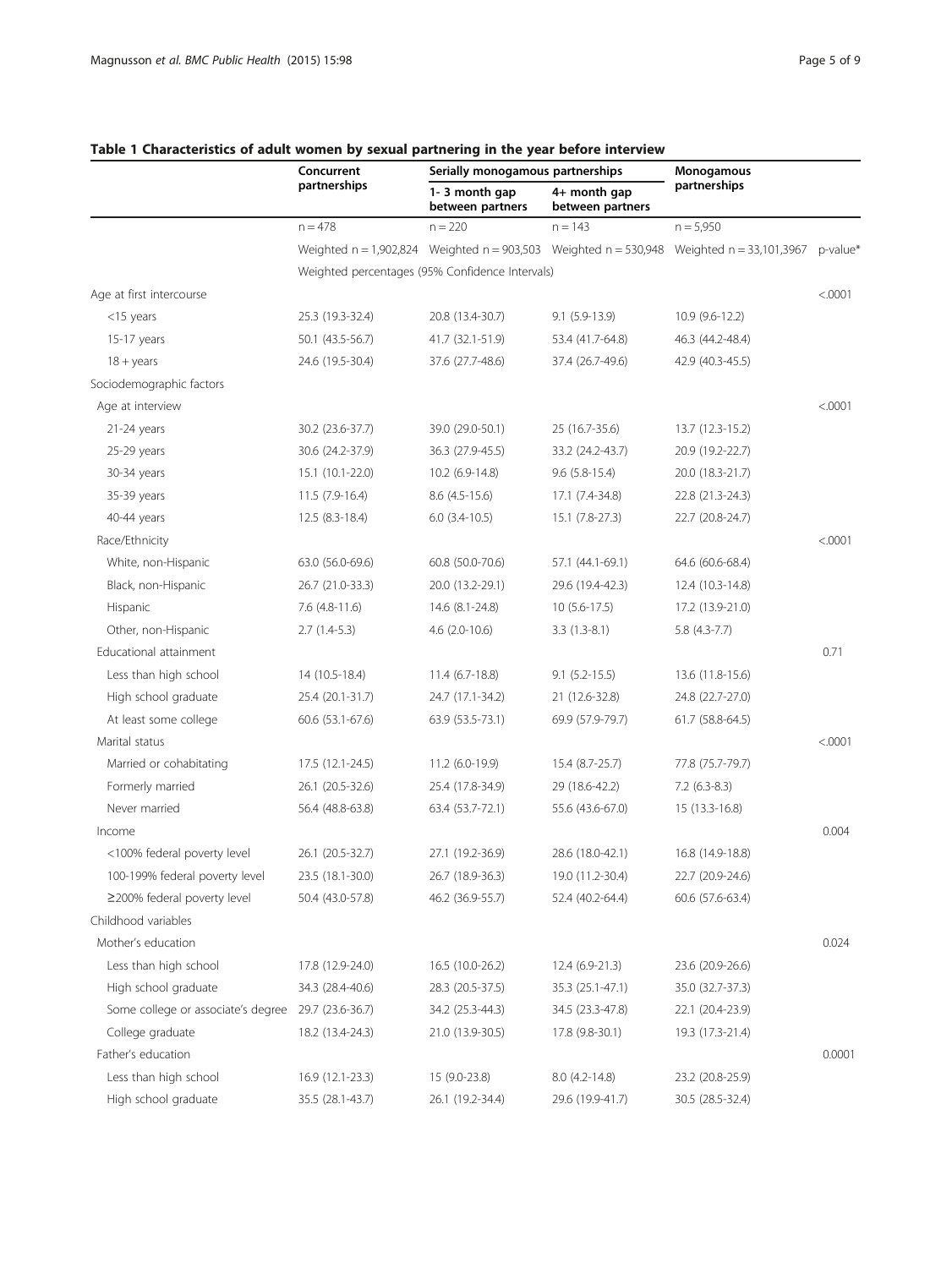| Some college or associate's degree 20.9 (15.5-27.6) |                  | 25.4 (17.2-35.8) | 20.9 (13.9-30.3) | 17.0 (15.4-18.7) |
|-----------------------------------------------------|------------------|------------------|------------------|------------------|
| College graduate                                    | 16.8 (11.6-23.8) | 24.0 (15.9-34.4) | 30.6 (18.5-46.1) | 22.6 (20.3-25.2) |
| No father figure present                            | $9.8(6.6-14.5)$  | $9.5(5.3-16.4)$  | $10.8(5.9-19.1)$ | $6.7(5.8-7.7)$   |

<span id="page-6-0"></span>Table 1 Characteristics of adult women by sexual partnering in the year before interview (Continued)

\*p-value from chi-square test.

monogamy with a gap of 1–3 months and no higher or lower odds or reporting serial monogamy with a gap of ≥4 months (aOR: 0.94; 95% CI:0.94-1.75), compared to those with sexual debut at  $\geq 18$  years. Women 15–17 years of age at first sex had odds of 1.6 times that of women with sexual debut at ≥18 years of reporting concurrent partnerships (95% CI: 1.14-2.24), but no higher or lower odds of reporting serial monogamy at either gap length (aOR<sub>1-3</sub> months: 0.89; 95% CI: 0.55-1.45; aOR<sub>4+months</sub>: 1.11; 95% CI: 0.67-1.81).

## **Discussion**

Overall, 5.2% of adult women 21 years or older reported concurrent sexual partnerships and 4% reported serial monogamy in the year preceding interview. Of those reporting serial monogamy, the majority had a gap length of 1–3 months. We observed that age of sexual debut was associated with concurrency in adult women. Overall, compared to women  $\geq 18$  years at first sex, those <15 years of age and 15–17 years of age at their first intercourse had respectively, 3.7 and 1.6 times the odds of reporting concurrent partnerships in the year prior to interview, demonstrating increasing odds with decreasing age at first intercourse.

The estimate of concurrent sexual partnerships is similar in our study relative to other reports [[34](#page-8-0)]. We estimate that approximately 4% of women were participants in serially monogamous relationships in the prior year. Previous estimates of serial monogamy have come from high risk clinic populations [\[15\]](#page-8-0) or have been limited to populations of women with at least two sexual partners in the last year [[21\]](#page-8-0). That age at sexual debut prior to age 15 years is strongly associated with concurrent sexual partnerships is supportive of the idea that early sexual experiences may have long-term impact on reproductive health. These data join a growing body of literature supporting the notion that a distal factor such as age at sexual debut remains important to sexual health outcomes in adulthood [[10](#page-8-0),[11,13\]](#page-8-0).

Although the NSFG does not specifically ask about condom use in overlapping relationships, we observed that nearly a quarter of women reporting concurrent and serially monogamous partnerships (23% concurrent; 25% gap of 1–3 months between partners, 25% gap  $\geq$  4 months between partners) reported never using a condom in the prior year, suggesting that many women participating in these partnerships may underestimate their STI risk. Of the women who reported serially monogamous relationships, the majority (83%) reported gaps of less than six months, within the infectivity period for some bacterial STIs, and more than half (63%) reported partnership gaps less than three months, the time frame during which HIV infectivity is thought to be highest [\[35\]](#page-8-0) and within the infectivity period for many other common STIs including; chlamydia, gonorrhea, syphilis, HSV, and HPV [\[36\]](#page-8-0).

Age at sexual initiation may be associated with a trajectory of negative sexual health outcomes; however the mechanism for this relationship remains unclear. Previous research has identified the roles of sensation-seeking and impulsivity in early sexual debut [\[37\]](#page-8-0). These geneticallyinfluenced [\[38\]](#page-8-0) personality characteristics likely persist into adulthood thus influencing adults to seek higher risk

| Table 2 Association between age at first intercourse and sexual partnering in adulthood, overall and stratified by age |  |  |  |  |
|------------------------------------------------------------------------------------------------------------------------|--|--|--|--|
| at interview                                                                                                           |  |  |  |  |

|                          | Concurrent partnerships                          |                                      | Gap $1 = 3$ months                               |                                                                      | Gaps 4 or greater months     |                                                                      |  |
|--------------------------|--------------------------------------------------|--------------------------------------|--------------------------------------------------|----------------------------------------------------------------------|------------------------------|----------------------------------------------------------------------|--|
|                          | Crude odds ratio<br>(95% confidence<br>interval) | <b>Fully adjusted</b><br>odds ratio* | Crude odds ratio<br>(95% confidence<br>interval) | <b>Fully adjusted</b><br>odds ratio*<br>(95% confidence<br>interval) | Crude odds ratio             | <b>Fully adjusted</b><br>odds ratio*<br>(95% confidence<br>interval) |  |
|                          |                                                  | (95% confidence<br>interval)         |                                                  |                                                                      | (95% confidence<br>interval) |                                                                      |  |
|                          | $n = 478$                                        |                                      | $n = 220$                                        |                                                                      | $n = 143$                    |                                                                      |  |
|                          | Weighted $n = 1,902,824$                         |                                      | Weighted $n = 903,503$                           |                                                                      | Weighted $n = 530,948$       |                                                                      |  |
| Age at first intercourse |                                                  |                                      |                                                  |                                                                      |                              |                                                                      |  |
| $<$ 15 years             | 4.07 (2.67-6.21)                                 | 3.72 (2.46-5.62)                     | 2.19 (1.23-3.90)                                 | 2.13 (1.15-3.94)                                                     | $0.96(0.53-1.76)$            | $0.94(0.50-1.75)$                                                    |  |
| $15-17$ years            | 1.89 (1.40-2.56)                                 | 1.60 (1.14-2.24)                     | $1.03(0.64-1.64)$                                | $0.89(0.55-1.45)$                                                    | 1.32 (0.78-2.23)             | $1.11(0.67 - 1.81)$                                                  |  |
| $18 + \gamma$ ears       | 1.00                                             | 1.00                                 | 1.00                                             | 1.00                                                                 | 1.00                         | 1.00                                                                 |  |

\*Adjusted for maternal education, paternal education, marital status, race, age, education level and income.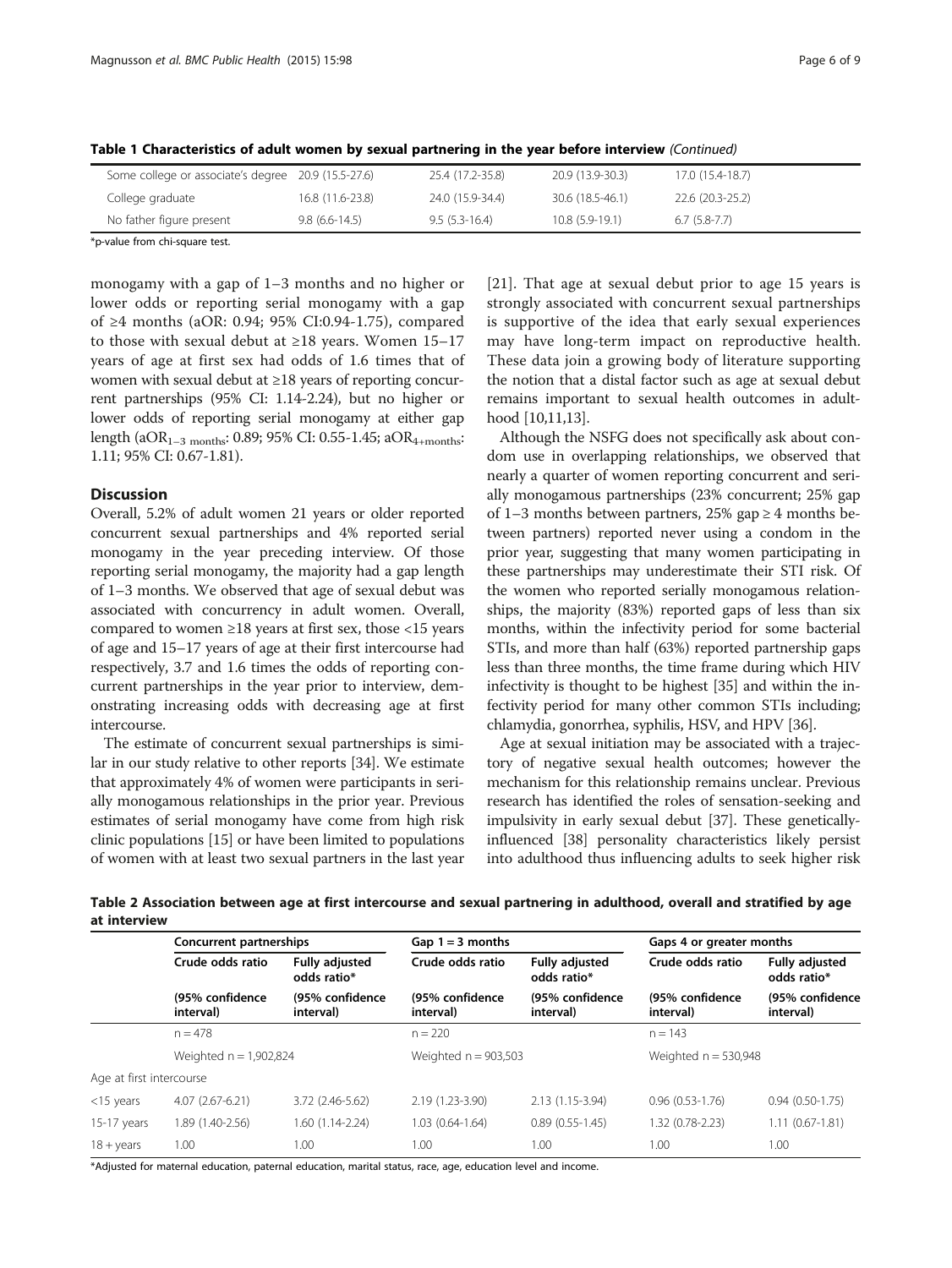sexual experiences including multiple and non-committed partnerships. Sensation-seeking and impulsivity have been correlated with "hook-ups" (sex outside a committed relationship) among college-aged women [\[21](#page-8-0)]. Differences in self-control that are persistent from adolescence into adulthood may similarly affect early entry into sexual relationships and patterns of sexual partnering in adulthood [[39\]](#page-9-0). Another hypothesized mechanism is attachment style. Secure attachment style has been positively associated with relationship quality and negatively associated with sexual risk taking [[40\]](#page-9-0). Persons with avoidant attachment styles may be more likely to have had an early entry into sexual intercourse [[41](#page-9-0)] and to employ methods of affect-regulation, including cycling in and out of sexual partnerships, to maintain emotional distance from romantic partners [\[42](#page-9-0)].

These data suggest that public health efforts should continue to support delaying initiation of sexual intercourse among youth at high risk for early debut and in reducing the risk of long-term reproductive consequences for youth and young-adults who have already had sex. It is important to note that a systematic review of programs aimed to reduce risky sexual behavior in adolescents conducted by the U.S. Department of Health and Human Services found wide variability in the effectiveness of these programs in reducing risk behaviors, including delaying sexual activity, suggesting that new and innovative approaches may be warranted [[43\]](#page-9-0). Familial relationships and parental communication about sex have been shown to be effective in delaying sex. Integration of family components into sex-education programs has shown promise in delaying sexual initiation [\[44](#page-9-0)]. Historically, risk reduction programs for sexually experienced youth have focused on return to abstinence, use of condoms or contraceptive devices or reduced frequency of intercourse [[30\]](#page-8-0). Our findings support the need to include skill-based messages on strategies for reducing risk such as the use of assertive statements and introduction of sex only with trusted partners [\[45](#page-9-0)].

The practical implications of the findings beyond adolescence must also be considered. More than half of sexually active young women aged 15–24 report having a pap smear in the prior year [\[46](#page-9-0)]. Annual pap testing and contraceptive prescription renewal provide regular clinical opportunities for counseling on sexual risk reduction. Including age at first intercourse on patient intake forms may assist providers in identifying women at higher risk for risky sexual behaviors. Others have shown that brief clinic-based counseling increases sexual health knowledge and lowers rates of STIs in young women [\[47](#page-9-0)].

The NSFG was not designed to delve deeper into why age at sexual debut is associated with sexual partnering

patterns in adulthood. One possibility is that women whose sexual initiation is deferred to more than 18 years of age have a higher risk aversion in general. This possibility cannot be explored with the data available in the NSFG. We also cannot exclude the explanation that early intercourse represents an indicator for women who have increased attraction to risk. If this were the case, screening for risk tolerance in early adolescence could be useful. We did not include women who reported that their sexual debut was not voluntary. We recognize that non-voluntary sexual debut may have been under-reported.

This study has several important strengths. The NSFG provided a large, nationally representative sample, with oversampling of minority groups. Using sampling weights helps us to account for bias and improve the extent to which the data can be generalized to the U.S. population. To our knowledge no prior study among adult women has evaluated measures of both sexual concurrency and serial monogamy overall or with variable gap lengths or generated population estimates for the prevalence of serial monogamy or the distribution of gap length. The limitations of this study must also be considered. Previous research has acknowledged the challenge of accurately measuring sexual behavior [[48,49](#page-9-0)]. The NSFG employed several techniques to improve reporting including the use of ACASI for particularly sensitive items and anchoring on a life-history calendar to improve reporting of dates [[33\]](#page-8-0). Under-reporting of multiple partners among unmarried sexually active women aged 18 to 21 years may occur [[50](#page-9-0)]. Misclassification of sexual partnering may have attenuated our measures of association; it is likely to have been non-differential with respect to age at sexual debut.

# Conclusions

These data considered with other research suggest that age at sexual debut is an important distal factor which sets a trajectory of risky sexual behavior including sexual partnering patterns, contraceptive non-use, [[12](#page-8-0)] and multiple unintended pregnancies [[13\]](#page-8-0). These findings suggest that sexual debut before age 15 years is associated with concurrency and serial partnering with gaps 1–3 months through young and middle adulthood, which may increase risk for STIs well into adulthood. Study of serially monogamous relationships remains important due to their association with STI risk, particularly for serial partnering with gaps that fall within the infectious period for STIs [\[15,16](#page-8-0),[36\]](#page-8-0). Our findings add to the mounting evidence in support of interventions aimed to delay sexual initiation and increase the practice of safe sexual behaviors of all women.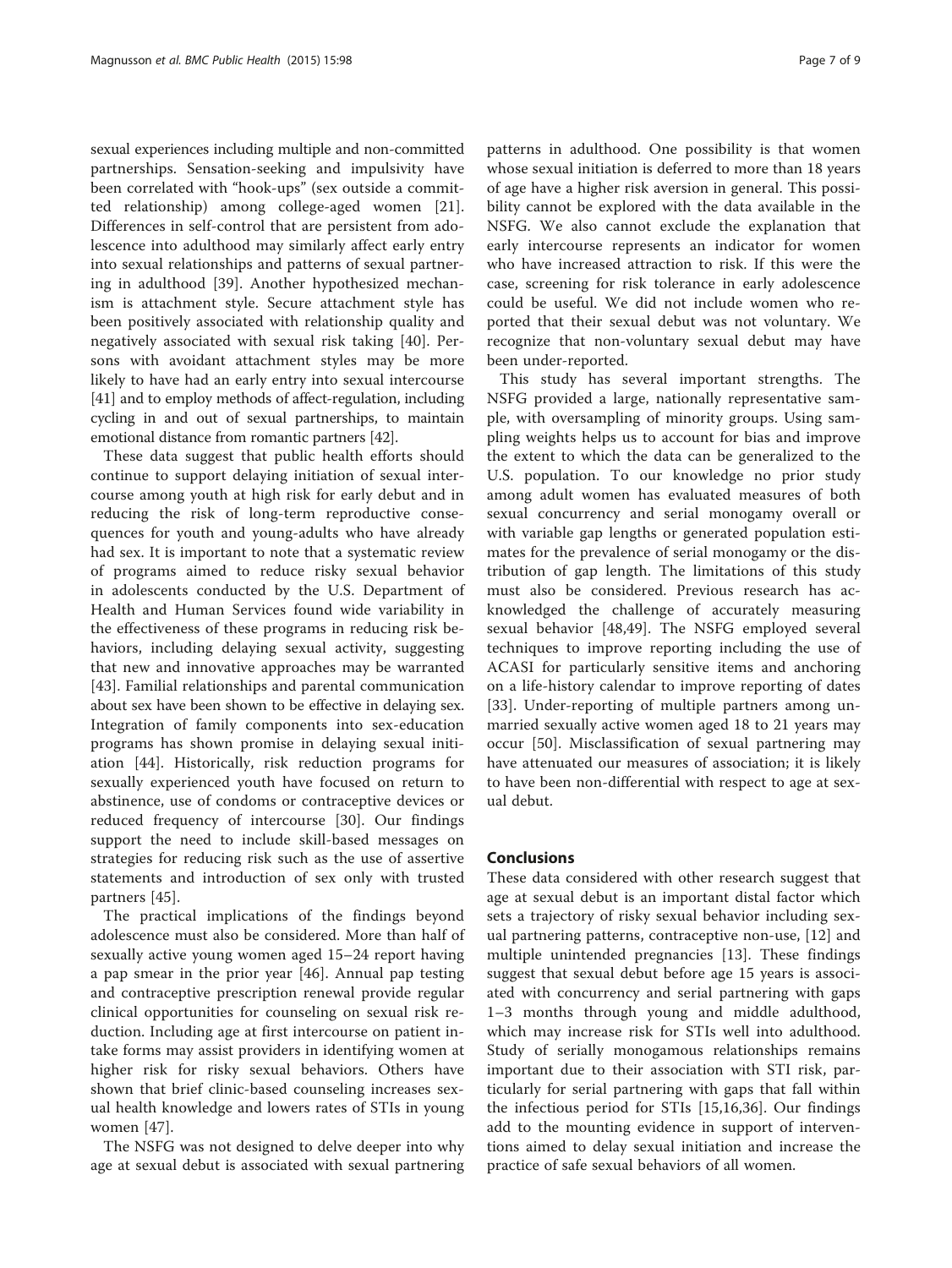#### <span id="page-8-0"></span>**Abbreviations**

STI: Sexually transmitted Infection(s); IPV: Intimate partner violence; NSFG: National survey of family growth; CAPI: Computer assisted personal interviewing; ACASI: Audio computer assisted self-interviewing; FPL: Federal poverty level; OR: Odds ratio; aOR: Adjusted odds ratio; CI: Confidence interval; IQR: Interquartile range; HIV: Human immunodeficiency virus; HSV: Herpes simplex virus; HPV: Human papilloma virus.

#### Competing interests

The authors declare that they have no competing interests.

#### Authors' contributions

BMM participated in the design of the study, performed the statistical analyses and is primarily responsible for the written text of the manuscript. JN conceived of the study and participated in its design and coordination and helped to draft the manuscript. KLL assisted with the analyses, participated in the interpretation of findings and helped to draft the manuscript. All authors read and approved the final manuscript.

#### Author details

<sup>1</sup>Department of Health Science, College of Life Sciences, Brigham Young University, 229-B Richards Building, Provo, UT 84602, USA. <sup>2</sup>Division of Epidemiology, Department of Family Medicine and Population Health, Virginia Commonwealth University, 830 E. Main Street, 8th Floor, PO Box 980212, Richmond, VA 23298-0212, USA. <sup>3</sup>Department of Quantitative Health Sciences, University of Massachusetts Medical School, 55 Lake Avenue North, AC7-073, Worcester, MA 06155, USA.

# Received: 20 May 2014 Accepted: 23 January 2015<br>Published online: 07 February 2015

#### References

- 1. Guttmacher Institute. American teens' sexual and reproductive health. 2014; <http://www.guttmacher.org/pubs/FB-ATSRH.html>.
- 2. Finer LB, Philbin JM. Sexual initiation, contraceptive use, and pregnancy among young adolescents. Pediatrics. 2013;131(5):886–91.
- 3. Kaestle CE, Halpern CT, Miller WC, Ford CA. Young age at first sexual intercourse and sexually transmitted infections in adolescents and young adults. Am J Epidemiol. 2005;161(8):774–80.
- 4. Coker AL, Richter DL, Valois RF, McKeown RE, Garrison CZ, Vincent ML. Correlates and consequences of early initiation of sexual intercourse. J Sch Health. 1994;64(9):372–7.
- 5. Greenberg J, Magder L, Aral S. Age at first coitus a marker for risky sexual behavior in women. Sex Transm Dis. 1992;19(6):331–4.
- 6. Santelli JS, Brener ND, Lowry R, Bhatt A, Zabin LS. Multiple sexual partners among U.S. adolescents and young adults. Fam Plann Perspect. 1998;30(6):271–5.
- 7. Upchurch DM, Mason WM, Kusunoki Y, Kriechbaum MJ. Social and behavioral determinants of self-reported STD among adolescents. Perspect Sex Reprod Health. 2004;36(6):276–87.
- 8. Halpern CT, Spriggs AL, Martin SL, Kupper LL. Patterns of intimate partner violence victimization from adolescence to young adulthood in a nationally representative sample. J Adolesc Health. 2009;45(5):508–16.
- 9. Cavazos-Rehg PA, Krauss MJ, Spitznagel EL, Schootman M, Peipert JF, Cottler LB, et al. Type of contraception method used at last intercourse and associations with health risk behaviors among US adolescents. Contraception. 2010;82(6):549–55.
- 10. Ellis BJ, Bates JE, Dodge KA, Fergusson DM, Horwood LJ, Pettit GS, et al. Does father absence place daughters at special risk for early sexual activity and teenage pregnancy? Child Dev. 2003;74(3):801–21.
- 11. Sandfort TG, Orr M, Hirsch JS, Santelli J. Long-term health correlates of timing of sexual debut: results from a national US study. Am J Public Health. 2008;98(1):155–61.
- 12. Magnusson BM, Masho SW, Lapane KL. Early age at first intercourse and subsequent gaps in contraceptive use. J Womens Health. 2012;21(1):73–9.
- 13. Magnusson BM, Masho SW, Lapane KL. Adolescent and sexual history factors influencing reproductive control among women aged 18–44. Sex Health. 2011;8(1):95–101.
- 14. Doherty IA, Shiboski S, Ellen JM, Adimora AA, Padian NS. Sexual bridging socially and over time: a simulation model exploring the relative effects of
- 15. Mercer CH, Aicken CR, Tanton C, Estcourt CS, Brook MG, Keane F, et al. Serial monogamy and biologic concurrency: measurement of the gaps between sexual partners to inform targeted strategies. Am J Epidemiol. 2013;178(2):249–59.
- 16. Kraut-Becher JR, Aral SO. Gap length: an important factor in sexually transmitted disease transmission. Sex Transm Dis. 2003;30(3):221–5.

Sex Transm Dis. 2006;33(6):368–73.

- 17. Morris M, Kretzschmar M. Concurrent partnerships and the spread of HIV. AIDS. 1997;11(5):641–8.
- 18. Adimora AA, Schoenbach VJ, Martinson F, Donaldson KH, Stancil TR, Fullilove RE. Concurrent sexual partnerships among African Americans in the rural south. Ann Epidemiol. 2004;14(3):155–60.
- 19. Gorbach PM, Drumright LN, Holmes KK. Discord, discordance, and concurrency: comparing individual and partnership-level analyses of new partnerships of young adults at risk of sexually transmitted infections. Sex Transm Dis. 2005;32(1):7–12.
- 20. Nunn A, Dickman S, Cornwall A, Kwakwa H, Mayer KH, Rana A, et al. Concurrent sexual partnerships among African American women in Philadelphia: results from a qualitative study. Sex Health. 2012;9(3):288–96.
- 21. Fielder RL, Walsh JL, Carey KB, Carey MP. Predictors of sexual hookups: a theory-based, prospective study of first-year college women. Arch Sex Behav. 2013;42(8):1425–41.
- 22. Lepkowski JM, Mosher WD, Davis KE, Groves RM, Van Hoewyk J. The 2006–2010 national survey of family growth: sample design and analysis of a continuous survey. Vital Health Stat 2. 2010;150:1–36.
- 23. National Institutes of Health. Policy on guidelines for including children as participants in involving human subjects. [https://grants.nih.gov/grants/funding/](https://grants.nih.gov/grants/funding/children/pol_children_qa.htm) [children/pol\\_children\\_qa.htm.](https://grants.nih.gov/grants/funding/children/pol_children_qa.htm)
- 24. Gómez AM, Speizer IS, Reynolds H, Murray N, Beauvais H. Age differences at sexual debut and subsequent reproductive health: Is there a link. Reprod Health. 2008;5(8).
- 25. O'Donnell L, O'Donnell CR, Stueve A. Early sexual initiation and subsequent sex-related risks among urban minority youth: the reach for health study. Fam Plann Perspect. 2001;33(6):268–75.
- 26. Adimora AA, Schoenbach VJ, Bonas DM, Martinson FE, Donaldson KH, Stancil TR. Concurrent sexual partnerships among women in the United States. Epidemiology. 2002;13(3):320–7.
- 27. Mott FL, Fondell MM, Hu PN, Kowaleski-Jones L, Menaghan EG. The determinants of first sex by age 14 in a high-risk adolescent population. Fam Plann Perspect. 1996;13:8.
- 28. Cavazos-Rehg PA, Krauss MJ, Spitznagel EL, Schootman M, Bucholz KK, Peipert JF, et al. Age of sexual debut among US adolescents. Contraception. 2009;80(2):158–62.
- 29. Manlove J, Franzetta K, McKinney K, Papillo AR, Terry-Humen E. No time to waste: programs to reduce teen pregnancy among middle school-aged youth. Washington DC: National Campaign to Prevent Teen Pregnancy; 2004.
- 30. Manlove J, Ikramullah E. Not yet: programs to delay first sex among teens. Washington DC: National Campaign to Prevent Teen Pregnancy; 2004.
- 31. Resnick MD, Bearman PS, Blum RW, Bauman KE, Harris KM, Jones J, et al. Protecting adolescents from harm. Findings from the national longitudinal study on adolescent health. JAMA. 1997;278(10):823–32.
- 32. Fields J. Children's living arrangments and characteristics, March 2002. U.S. Department of Commerce, Economics and Statistics Administration, US Census Bureau; 2002.
- 33. Groves RM, Mosher WD, Lepkowski JM, Kirgis NG. Planning and development of the continuous national survey of family growth. Vital Health Stat 1. 2009;48:1–64.
- 34. Adimora AA, Schoenbach VJ, Taylor EM, Khan MR, Schwartz RJ. Concurrent partnerships, nonmonogamous partners, and substance use among women in the United States. Am J Public Health. 2011;101(1):128–36.
- 35. Hollingsworth TD, Anderson RM, Fraser C. HIV-1 transmission, by stage of infection. J Infect Dis. 2008;198(5):687–93.
- 36. Foxman B, Newman M, Percha B, Holmes KK, Aral SO. Measures of sexual partnerships: lengths, gaps, overlaps and sexually transmitted infection. Sex Transm Dis. 2006;33(4):209–14.
- 37. Khurana A, Romer D, Betancourt LM, Brodsky NL, Giannetta JM, Hurt H. Early adolescent sexual debut: the mediating role of working memory ability, sensation seeking, and impulsivity. Dev Psychol. 2012;48(5):1416–28.
- 38. Harden KP, Quinn PD, Tucker-Drob EM. Genetically influenced change in sensation seeking drives the rise of delinquent behavior during adolescence. Dev Sci. 2012;15(1):150–63.